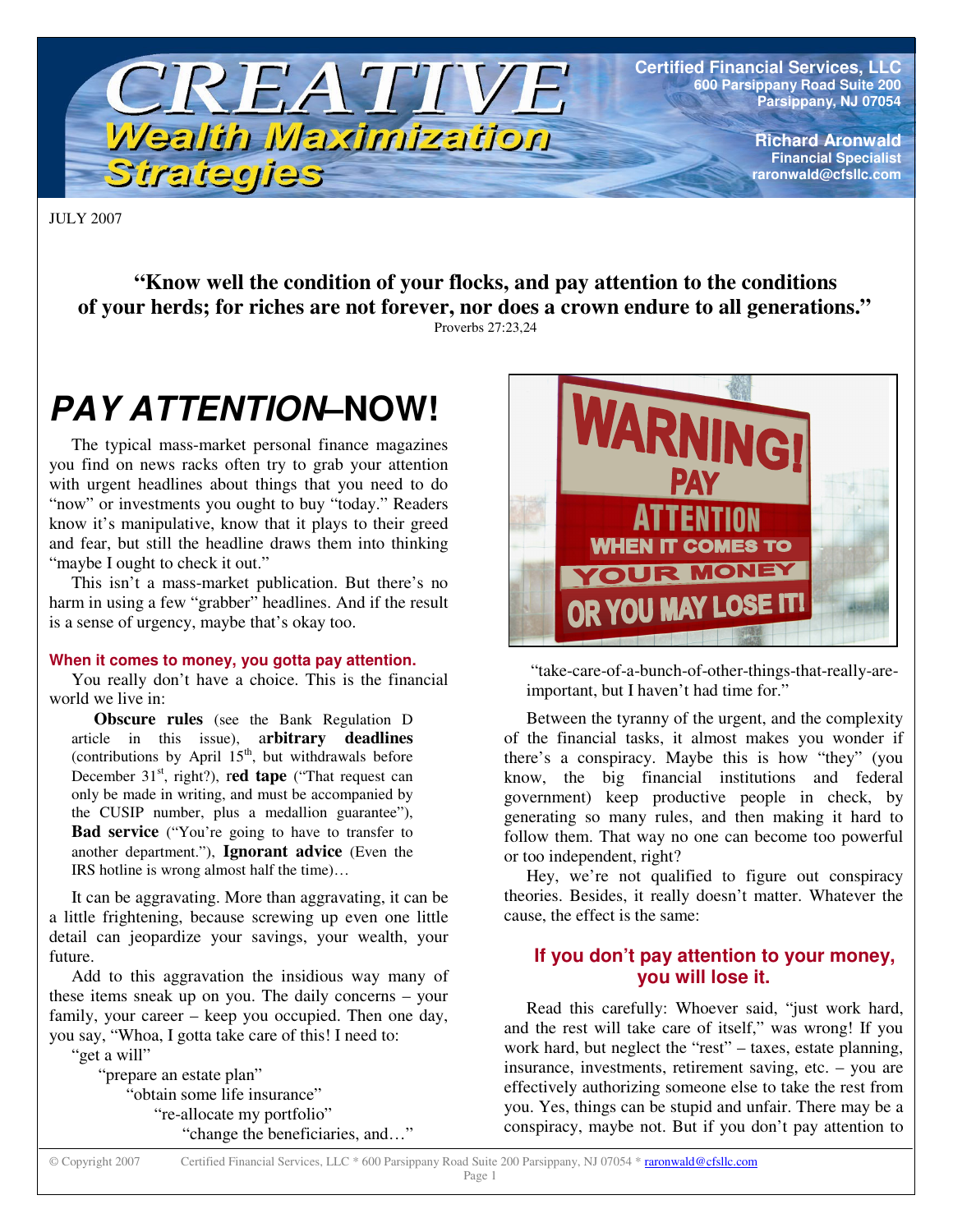your financial details, expect to lose some (maybe a lot) of your money, and your dreams. The only effective response is to plan, and then monitor what's going on with your money.

In their 1996 book *The Millionaire Next Door*, researchers William Danko and Thomas Stanley noted that one of the defining characteristics of millionaires was that they spent three times the effort to regularly monitor and plan their financial situation, when compared to others who earned as much, but had a lower net worth. The bottom line: people who pay attention to their financial situation have a greater chance of financial success. Paying attention to your money pays off.

### **Delegating is a good way to make paying attention workable**

Paying attention to your financial program can be a do-it-yourself project. But considering all the other things that take your time and interest, and the detailed nature of successfully executing even the most basic of financial tasks, finding a reliable financial professional to help you pay attention is often the best way approach.

**Delegating is a good way to make paying attention workable. Considering all the time needed, and the detailed nature of successfully executing even the most basic of financial tasks, finding a reliable financial professional to** *help* **you pay attention is often the best way approach.**

Delegating does not mean you can stop paying attention. **It means you retain the services of experts to correctly complete the details that come from paying attention.** When you decide what needs to be done, using experts greatly increases the chances that your decisions will be properly executed. Next to deciding to pay attention to your money, finding a good team to help you is perhaps one of the best things you can do to maximize your chances for financial success.

### **The Powerful Impact Of Time – For And Against You**

The following syndicated Associated Press article, which appeared on January 3, 2000, is a typical "financial New Year's resolution" article. It could have been written in 1950, 2000 or 2050. It's simple, almost to the point of being hokey, but it gets the point across.

*"If you put a dollar away every day for a baby born on New Year's Day, you will have set aside \$365 a year. Now if you keep doing this every year, putting a dollar a day away, and you invest the money at 10% a year, that child will be a millionaire in retirement. That's just with a dollar a day. Financial author Tama McAleese says by 65, that child will have accumulated \$2,422,615 and change."*

There are a few things about this example that don't quite work. For instance, where can you invest just one dollar at a time and have it earn 10%? And what about taxes? But that's nitpicking; the general idea makes sense. A follow-up comment from the article is even more interesting, and the basis for further discussion. McAleese says:

*"It's not the stock market that makes you rich. It's not the top mutual fund that will set you up for life. It's time that makes you rich, along with the discipline of regular investing."*

That's dead-on accurate. Time and discipline are big factors in financial success. The sooner you start to prepare financially, the better off you are. At an intuitive level, this is just common sense. Mathematically, the idea

is convincingly illustrated by any calculation of compound interest. The numbers get huge in the later stages of calculation, but only because enough years have passed for the accumulation to gain velocity. The sooner you start, the bigger the number at the finish – like \$2.5 million from a dollar a day.

Most logical, rational people who understand this idea will say, "Gee, we should get started."

But even logical, rational people often struggle to get much farther than "Gee, we should get started." There always seems to be something right now that is more important than securing the future. Time slips away, and with it, the chance to succeed.

Then again, if you are one of our readers, you might already be started. You filled out a questionnaire, gathered your papers, and completed an analysis. Maybe you've even set up a "wealth account," bought an insurance policy, re-allocated your retirement plan, began investing regularly, and established an estate plan. Good for you.

But those actions may have taken place a year ago or longer. Are you still making the effort to regularly maximize your financial abilities?

Probably not. Like everyone else, you have things that demand immediate attention. Even if you are committed to addressing long-term priorities, it doesn't make all the rest of life go away. Quite likely, some of the pressure you felt about your financial situation has lessened because you did take action.

Here's the thing: Just like most people don't have a

**ARE YOU PAYING ATTENTION? IS IT TIME TO CHECK IN WITH THE PEOPLE ON YOUR "FINANCIAL TEAM," JUST TO MAKE SURE EVERYTHING IS GOING SMOOTHLY?**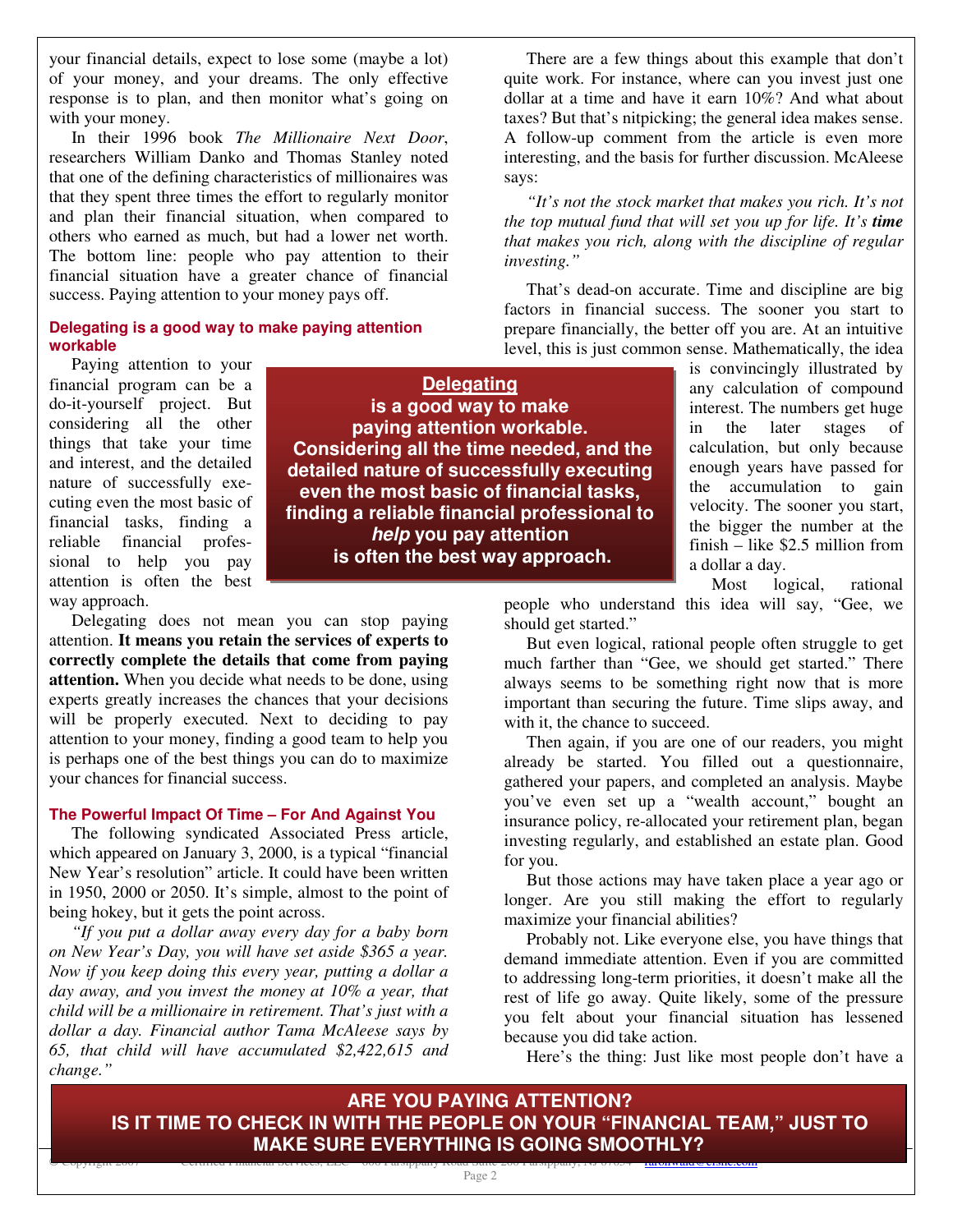grasp of what they could gain over time, **they understand even less what they are losing over time.**

Psychologically, most of us have a greater motivation to keep from losing what we already have, as opposed to trying to get more. That being the case, maybe financial advisors and institutions ought to talk more about the prospective losses and less about the possible gains. Then maybe more people would respond with action, instead of "Gee, we should get started." And once they have started to pay attention, they would keep paying attention.

Think of it this way not only are your good financial decisions enhanced over time, but also bad ones. That means *the most costly financial mistakes are the ones you are making right now!*

As an example, the longer you use credit cards, the more it hurts you. Instead of time compounding for a good result (as with your savings) time is compounding against you. Even if you finally pay off the credit cards, the money lost (the interest paid to someone else) still keeps compounding against you. **The inefficient things you do today with your finances create long-term consequences.** Economists and accountants call this "lost opportunity cost". It really is time working against you.

It's an interesting twist. This means using credit cards (or any debt) for the wrong reason when you are 25 is worse than at 65, because the financial consequences will multiply for a longer time**. If you want to screw up, do it when you're older! You won't have to live with consequences for as long.**

What are some "financial mistakes" that add up over time? Some items are obvious, but others may surprise you:

- Using debt for depreciating assets
- Compounding taxable investments
- Overlapping insurance coverage
- Choosing a 15-yr. mortgage instead of a 30-yr.
- Making extra principal payments on a mortgage/loan
- Fully funding qualified retirement plans
- Living on the interest and never touching the principal

Look at the list. Do you know why these things might be considered losing strategies? Like we said, some are obvious. But the financial press also routinely recommends some of the items listed. What's up with that? In many circumstances, some financial options may ultimately cost more than the promised benefits. Why? Because their assessment doesn't include an accounting of the opportunity cost.

In summary…

**You must pay attention to your financial program.** Your financial well-being is your responsibility, and there's no auto-pilot program that allows you to "set it and forget it."

**One of the most effective ways to pay attention to your finances is by delegating** other professionals to pay attention on your behalf. Find good advisors, and put them to work on your plans.

**If you are making financial mistakes, you should fix them – now!** Not tomorrow. Not next week. Not next year. Now. Every day you wait is adding up against you. Today's mistakes are the ones that will hurt you most in the future!

**ARE YOU PAYING ATTENTION? IS IT TIME TO CHECK IN WITH THE PEOPLE ON YOUR "FINANCIAL TEAM," JUST TO MAKE SURE EVERYTHING IS GOING SMOOTHLY?**

### **A "WAY" OUTSIDE-THE-BOX FINANCIAL IDEA**

## **Credit Scores For Rent**

When evaluating prospective borrowers, lenders often check their credit scores. Lower scores indicate higher risk for the lenders. To accommodate this risk, lenders often charge low-score borrowers higher interest rates.

# THE F-4 Phantom Financial Strategy: The only way to stop paying attention.



Sick of all the details that come with paying attention to your finances? Looking for a way to streamline your financial world? There's only one plan that can give you the chance to ignore financial details and still be okay! It's called the F-4 Phantom Plan.

The F4 Phantom was the mainstay fighter jet used by the US Navy, Marines, and Air Force during the long years of the Vietnam War. Despite its massive size, weight and less-than-sleek design, the F4 was extremely fast because of its massive power. As an anecdote, it was often noted that the Phantom was living proof that given enough power, even a 10-ton brick could fly. (Wind tunnel testing

reportedly showed that the Phantom's drag coefficient would be lower if flown backwards, rather than forward!)

The F-4 Phantom Financial Strategy works on the same principle: Given enough money, even a sloppy, wasteful, unattended financial strategy can work. Just like increasing power is an effective method for overcoming gravity, the addition of more money can usually provide a solution for every financial hurdle.

The F-4 plan might sound sarcastic, but it's not a joke. A lot of high-profile/high-income individuals (think actors, rock stars, or professional athletes) appear to have perfected the F-4 plan. They blow through more money in a month than most people make in a year – and keep doing it year after year – because they make so much money they just can't blow it all.

Not a highly-paid actor, platinum-selling rock star, or an all-star jock? Well…you'll probably have to pay attention to your finances like the rest of us.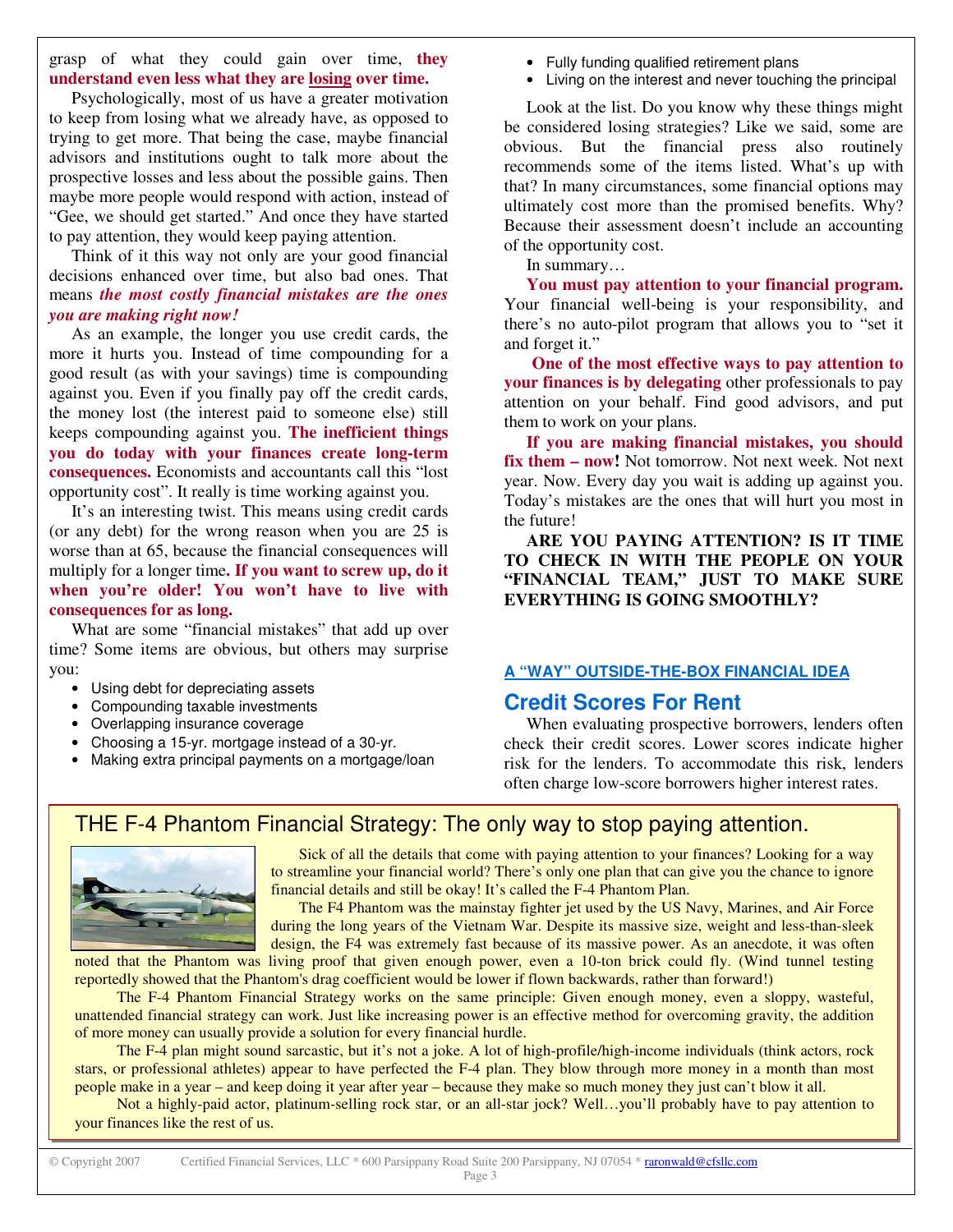

Since credit scores are derived from computer programs that analyze long-term payment histories, undoing a poor score can take quite awhile; a number of good years may be required to negate one stretch of trouble.

…unless you can find someone to "rent" their good credit history to you. An Associated Press article by J.W. Elphinstone that first appeared June 3, 2007 detailed the practice of "piggybacking" or "coat-tailing" as a method of quickly improving one's credit score for the purpose of either securing a loan (typically a mortgage) or qualifying for a lower rate. For a fee, some financial companies, (usually operating on the Internet) offer to help potential borrowers improve their credit scores by arranging for them to be added as authorized users on credit cards of people with strong credit histories.

In exchange, the cardholder allowing the piggybacking on his or her credit history can receive \$100 to \$150 per slot, depending on the age and credit limit of each card. The company assures that the newlyauthorized individual will not receive a credit card, account statement or other personal information. As an example, the article cited a 44-yr-old retired Army officer who was receiving "more than \$2,500 a month by lending out 19 credit card slots on two old Citibank cards with strong payment histories."

Once the credit card company files an updated report to credit bureaus – leading to a higher score – the credit renter is removed from the account of the person allowing the piggybacking. However, the credit card's payment history remains on the authorized user's credit report forever, and lenders have no way of knowing how the credit borrower is related to the cardholder.

Upon learning of the practice, several lenders have called piggybacking fraudulent and unethical, saying that borrowers who present a false credit history are actually lying about their true ability to repay loans. Proponents of the practice respond by noting that piggybacking is a standard practice often used by parents to help their children establish or improve their credit scores. Why shouldn't people be able to do the same thing for "friends," even if the friends pay for the privilege? Thus far, governmental authorities have yet to decide on

piggybacking. Says Frank Dorman, a spokesperson for the Federal Trade Commission, "What I've gathered from attorneys here is that it appears to be legal. However, the agency is not saying that it is legal."

As a result of the Associated Press article, Fair Isaac Corporation, the developer of the widely-used FICO computer scoring program, said it plans to modify its scoring program later this year in a way that will negate piggybacking strategies. If successful, the days of renting your credit score may be short-lived.

"I don't know how long before someone decides it's illegal," says the retired Army officer who rented authorizations on two credit cards. "But I'm not counting on this for the long term."

# **Regulation D For Savings Accounts – Could You Be in Violation?**

The Federal Reserve Bank is responsible for regulating banking activity in the United States. In its role as a central bank, the Fed is also a bank for other banks and a bank for the federal government. One of the areas the Fed regulates is the reserve requirements each bank must maintain – i.e., how much cash each bank must hold in relation to the amount it has loaned out. These requirements are delineated in a series of alphabeticallytitled regulations (Regulation A, B, C, etc.). In one section of Regulation D, a little-known rule can have a costly impact on individual depositors.

A sub-provision of Regulation D limits the number of transfers that can be made in and out a savings account to six per month. If more than six transfer transactions occur, banks can charge violators a fee. (In a story that appeared in the June 18, 2007 *Detroit News*, the fee was \$45.)

Note that Regulation D applies to *savings* accounts, not *checking* accounts. And certain transactions don't count as part of the six (such as those made for the purpose of repaying loans held by the same bank). But here's a partial list of transactions would be considered Regulation D transfers:

- Transfers made as part of overdraft protection on associated checking accounts.
- Telephone transfers from the savings account to other accounts or third parties.
- Pre-authorized automatic transfers (such as those made to pay insurance premiums).

Regulation D effectively keeps depositors from using a savings account as an "in-and-out" account to buy groceries, pay monthly bills, etc. – that's what a checking account is for. But even if the account is primarily used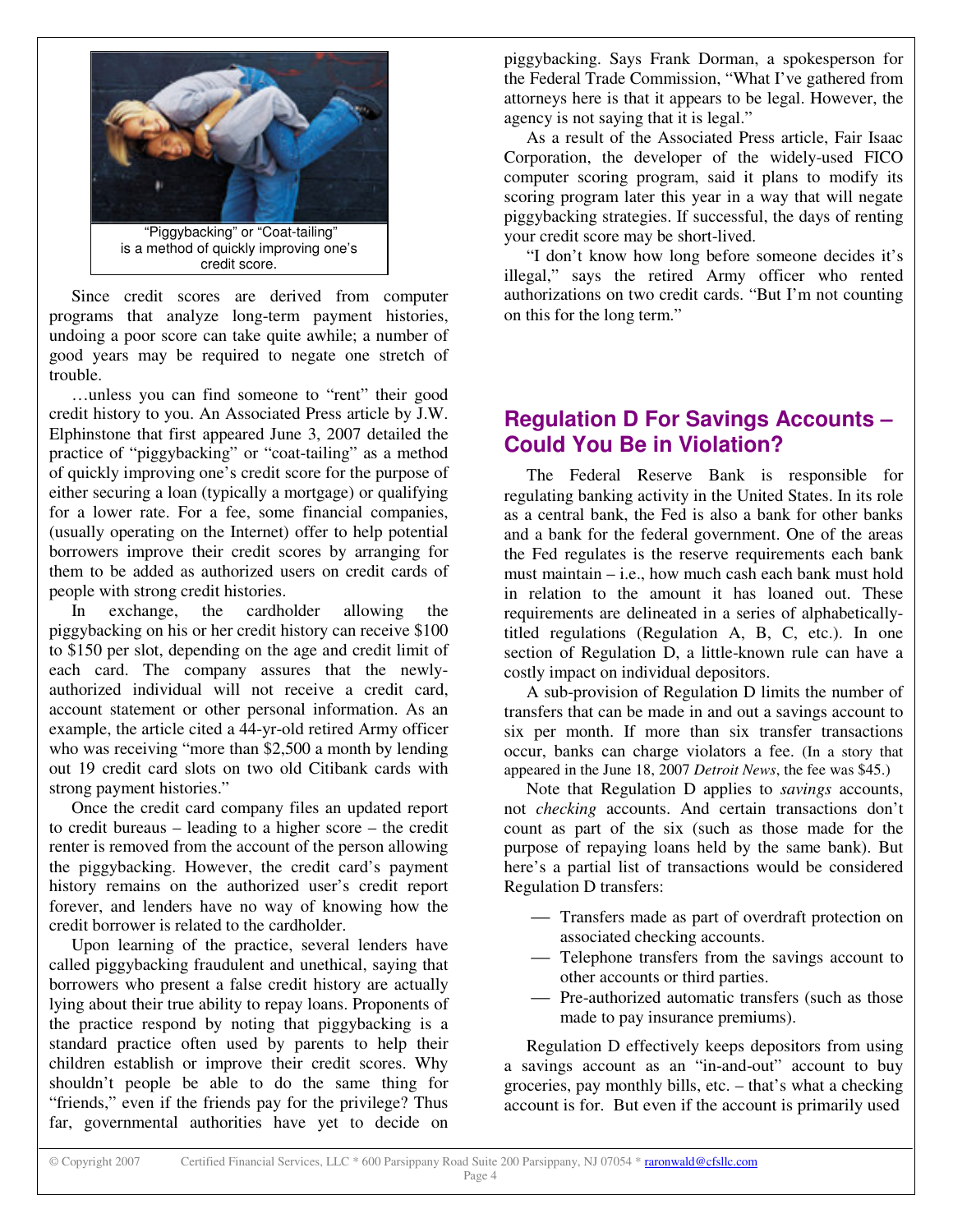

*(Regulation D For Savings Accounts –continued )*

for accumulation, it's easy to see how a Regulation D violation could occur.

Suppose you have two life insurance premiums being drawn each month. That counts for two transactions. The hot water heater breaks and you need to tap the "emergency fund." That's three. The next week, you make another withdrawal to pay for the new carpet – four transactions. In the midst of all this financial upset, you forget to deposit a paycheck, and the overdraft protection kicks in on two different days. Six transactions. One more bounced check, and you're a Reg D violator!

Most banks and credit unions can provide you with a list of transactions available for your particular savings account that could accumulate to a Reg D violation. And most institutions will include a disclaimer reminding you that "Federal Reserve Regulation D is a directive of the government, not of your bank/credit union."

# **A Special Needs Trust: Do You Know Someone Who Needs It?**

It is normal for parents to love their children. In fact, it is so normal that while we may be in awe of the sacrifices some parents make for their children, we are never really surprised. Loving and protecting children, especially your own, is a powerful motivation.

Some parents are faced with a situation where the imperative to protect and provide will never go away. A parent of a special needs child faces the possibility that their child may remain a child forever – and that they will remain a parent forever as well. It's a challenging task, yet most parents – because of love – willingly accept the role. In the face of great heartache, they nobly continue to provide, protect and love their children.

Like any other parents, those with special needs children worry about their child's future. But they also wrestle with a large, looming unique issue of concern:

### *"Who will take care of my child when I'm gone?"*



In a June 21, 2007 *Lansing* (Michigan) *State Journal* article titled "Anxieties of a Caregiver Parent are Ones I Know Well." columnist John Schneider speaks from personal experience about the struggles these parents face.

Schneider's article was prompted by an incident from earlier that week in which a 60-year-old mother killed her 24-year-old daughter who had Down syndrome, then committed suicide. Apparently, the mother had just received news from her doctors that her cancer, once thought to be in remission, had returned. Police on the scene said the mother left a note, saying she couldn't bear more treatment, and didn't think anyone would take care of her daughter.

Schneider, the father of a daughter with developmental difficulties, who died of an accidental drowning when she was 25, says the murder-suicide, "although extraordinary, is not unprecedented. I know this because I have, stuffed into a book somewhere, a handful of yellowing newspaper clippings about similar tragedies – murdersuicides involving parents and their children with disabilities."

Schneider then offers a few examples, stating the "(t)he common element (is): a reluctance on the part of the parents to leave their vulnerable children to an indifferent world."

"Murder can never be justified. Suicide is a poor escape. … but the world, minus the sheltering arms of a loving parent, can be a harsh place for people who depend completely on the selflessness and forbearance of other human beings. That's why we sometimes read about parents who just aren't willing to send their children to that place."

### **A Special Needs Trust\* May Offer a Ray of Hope**

One of the ways parents with special needs children can respond to the prospect of a need for long-term parental caregiving is through the establishment and